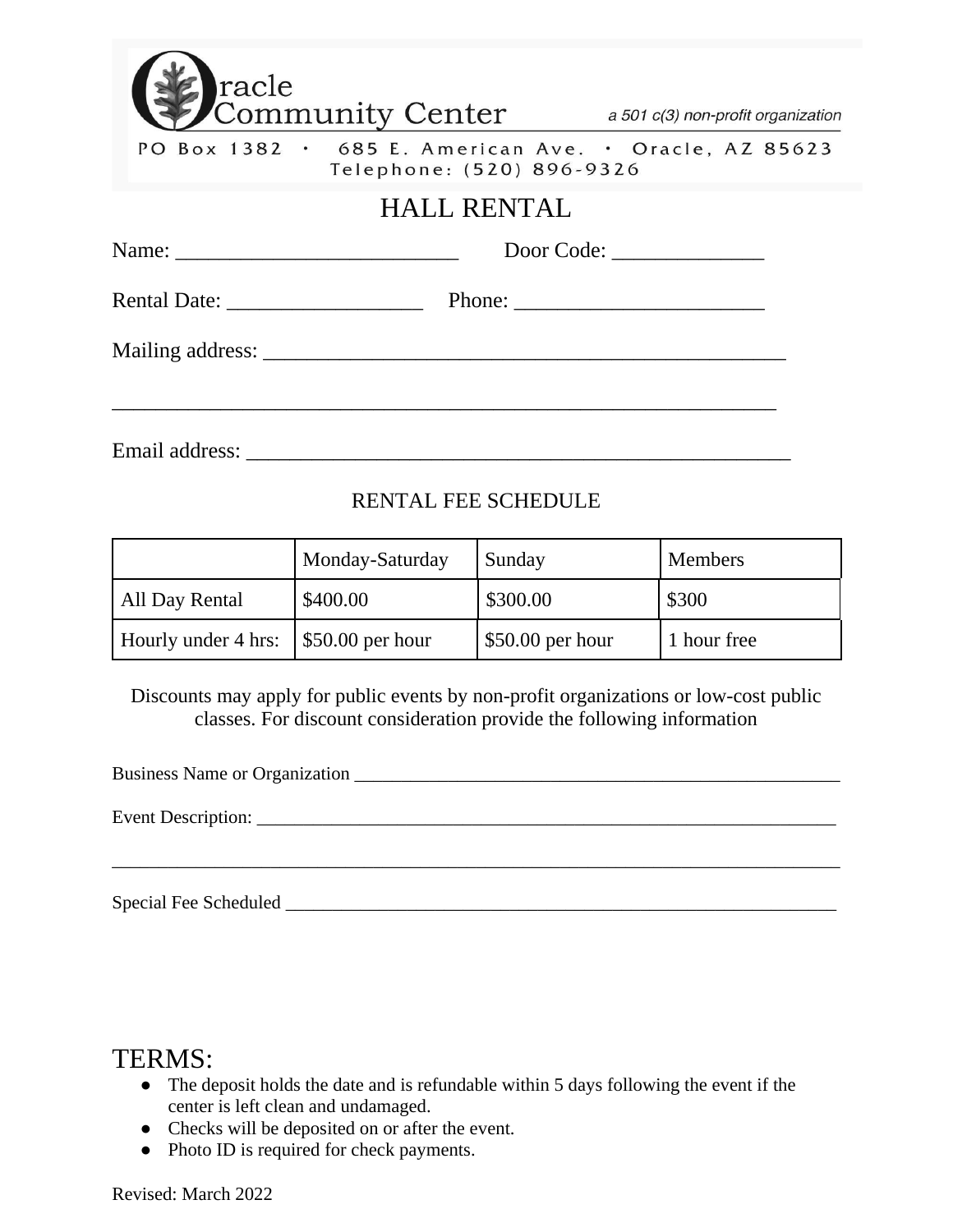

a 501 c(3) non-profit organization

- 685 E. American Ave. . Oracle, AZ 85623 PO Box 1382 . Telephone: (520) 896-9326
- For cancellations, the deposit is refundable if the cancellation is two weeks in advance and in writing. More lenient terms may be available at the Board's discretion.
- This Hall Rental agreement must be completed, signed, and accepted before the event begins.

## AUTHORIZED SIGNER

• The undersigned is the renter. The renter represents and warrants that the renter is acting as an authorized representative of the organizers of the event and is empowered to execute this agreement for the temporary use of the Oracle Community Center.

#### **KITCHEN**

- The large commercial kitchen is NOT part of the rental. We cannot keep the Health Department happy with the public using this facility.
- The renter may use the mini-kitchen which has a microwave, refrigerator, sink, and small counter space. Electrical outlets in the hall work well for hot plates, steamers, and similar appliances. Food preparation should occur off site.
- DO NOT leave food or appliances unsupervised in the hall at any time. Electrical breakers sometimes activate. Appliances sometimes fail.

## HALL USE

- The renter shall have use of the unlocked areas of the Oracle Community Center building and grounds.
- Under no circumstances are guests allowed on the property of the Union Church or the Oracle Cemetery during the event.
- No camping is allowed on the property.
- Check in time is 10:00 AM unless permission for different hours is given by the Board or office manager.
- All events must cease by 12 midnight. This includes cleaning, locking up, and vacating the premises. Failure to do so may result in additional charges or loss of deposit.
- It is the responsibility of the renter to ensure that the size of the group assembling does not exceed the maximum capacity of 150 people at any time during the event.

#### BOARD RIGHTS

● Any of the Board of Directors, the office manager, and/or local law enforcement officers shall have the right to enter the premises at any time.

## SMOKING/ALCOHOL/ILLEGAL DRUGS

- Alcoholic beverages are allowed during rentals, but MUST be consumed inside the building or on the back patio. No alcohol may be consumed in the parking lots or grounds. No alcohol may be sold at any event at any time. No one under 21 years of age is permitted to consume alcoholic beverages. Any event violating this term may be shut down without further notice without refund or deposit return. Law enforcement may become involved.
- Alcohol is not permitted during classes or workshops.
- Smoking is allowed ONLY in the designated smoking area on the back patio. Cigarette butts must be disposed of properly. Butts found in planters, landscaping, parking lots, or inside the building may result in loss of deposit.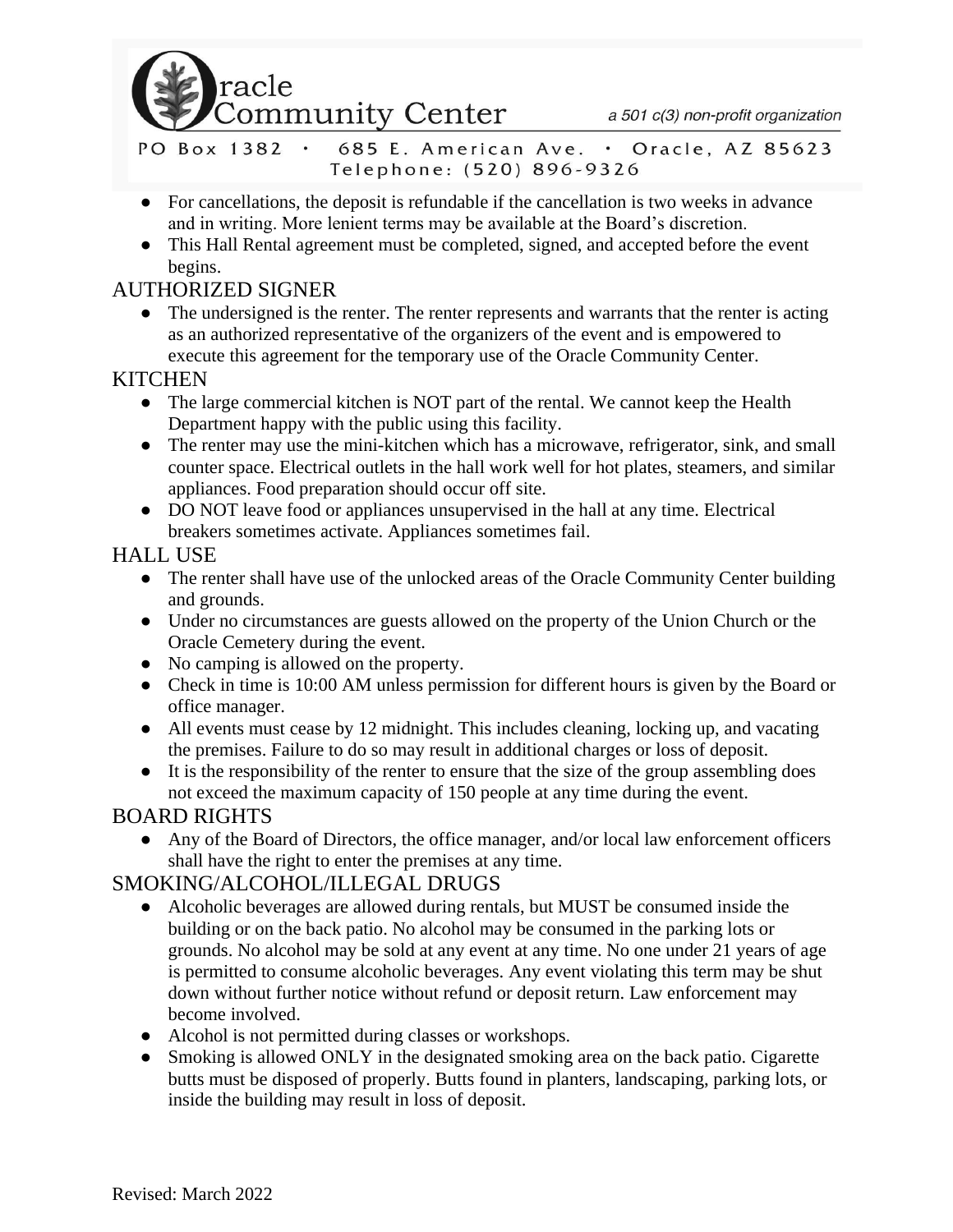

a 501 c(3) non-profit organization

PO Box 1382 . 685 E. American Ave. . Oracle, AZ 85623 Telephone: (520) 896-9326

• No illegal drugs are permitted on the property. Any event violating this term may be shut down without further notice without refund or deposit return. Law enforcement may become involved.

#### DECORATIONS

- Decorations are permitted. No decorations shall be hung from fixtures. Masking tape is the only fastener allowed on the walls. No tape is permitted on the ceiling panels. Existing decor may not be removed, but may be covered.
- No Confetti or Balloons
- No Fireworks

## CLEANING

- The renter is responsible that the building, furnishings, and grounds are left in the same condition in which they were turned over for the event.
- All trash must be removed from the building and grounds then placed in the large trash container outside. Please break boxes down before putting them in the trash.
- Decorating, the event, and cleaning must all take place during the rental period.
- The renter agrees to pay for any additional damages from misuse or failure to properly lock the building, from additional cleaning needed, or from work needed to restore the facility to the state it was in before the event.
- Please refer to the Cleaning Manager Checklist provided for more information about the details checked when determining the deposit return.

## FIRE EQUIPMENT

● Please take a moment to locate the fire extinguishers in the hall. In the event fire equipment is used, there will be a fee for recharging the equipment. The small canister refill is \$25.00 and the large canister refill is \$35.00.

## FUNDRAISING

● Any fund-raising activity must have prior permission of the Board of Directors. The privileges granted by this permission are exclusive to the renter and may not be reassigned or transferred.

## NEWS/ADVERTISING/POLITICAL ACTIVITY

- The Board reserves the right to review and approve or deny any news releases, advertising, or social media posts that identify the Oracle Community Center at any time.
- The Oracle Community Center is a politically neutral space. All news releases, advertising, and social media related to political candidates, lobbying, or ballot measures may not imply that the Oracle Community Center endorses any candidate, issue, lobby, or measure. The Board reserves the right to review and approve or deny any such media at any time.
- Renters are limited to one directional sign on the property near the road and one roadside greeter to direct traffic.

## CHILDREN

● The renter is responsible for the conduct of children attending the event.

## ANIMALS

● No animals except certified service dogs are allowed in the building.

#### NOISE